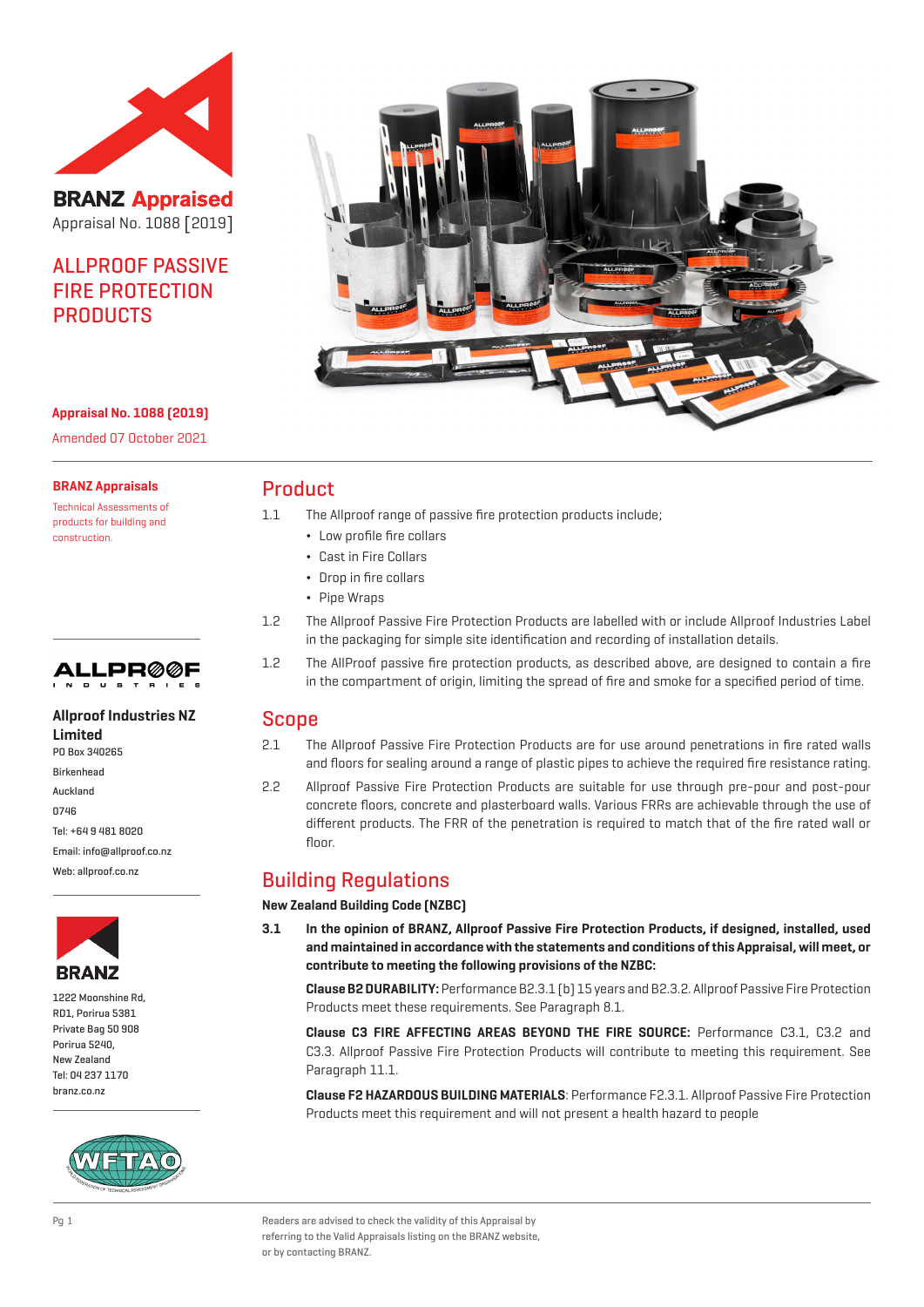

## Technical Specification

- 4.1 Allproof Low Profile Pipe Collars consist of intumescent material encased in a stainless steel or galvanised steel surround with fixing tabs. They are designed to be installed in fire rated concrete floors or walls, and masonry or plasterboard fire rated walls. The intumescent allows Allproof to achieve a low profile height of 27 mm for the 25 - 80 mm pipe collars.
- 4.2 Allproof Cast In Collars are made from recycled polypropylene with intumescent material and a galvanised steel band for use in concrete floors. They reduce the labour content required for installation of passive fire rated pipe penetrations on insitu concrete floors. They are 250 mm overall in height and have multiple fixing positions.
- 4.3 Allproof Drop In Collars are made from galvanised steel and installed in conjunction with intumescent sealant. They provide a passive fire rating option for thin concrete or composite concrete floors. Drop in collars can be installed and fixed from the top side of the slab and can be retrofitted around pipes.
- 4.4 Allproof pipe wraps consist of a layer or multiple layers of intumescent sealant in a polythene sleeve. The sleeve features a strip of double sided tape. Pipe wraps are to be installed in solid construction walls and floors.
- 4.5 Allproof Collars and Wraps covered by this Appraisal are for use on a range of plastic pipes and are available in sizes ranging from 32 – 150 mm.

## Handling and Storage

5.1 The Allproof Passive Fire Protection Products must be stored in a clean and dry location in their original packaging prior to installation.

### Technical Literature

6.1 Refer to the BRANZ website for details of the current Technical Literature for the Allproof Passive Fire Protection Products. The Technical Literature must be read in conjunction with this Appraisal. All aspects of design, use, installation and maintenance contained in the Technical literature and within the scope of this Appraisal must be followed.

### Design Information

7.1 An assessment of the Allproof Passive Fire Protection Products has been carried out by BRANZ based on fire testing. The resulting Fire Resistant Ratings (FRRs) of each product with floor and wall systems has been provided in the Allproof Passive Fire Protection Products Technical Literature dated October 2019.

### **Durability**

8.1 Allproof Passive Fire Protection Products meet code compliance with the NZBC Clause B2.3.1 (b), 15 years provided that they are used in closed, internal spaces, protected from excessive moisture, solvents, oxidising agents, acids and alkalis. They should not be exposed to UV light in service.

### **Maintenance**

- 9.1 Allproof Passive Fire Protection Products will not normally require maintenance. However, if damage occurs to the installation, repairs or replacement of the sleeve must be carried out to ensure the integrity of the fire rated system.
- 9.2 Regular inspection of fire rated systems incorporating Allproof Passive Fire Protection Products must be undertaken. If deterioration of the system is identified, then repair or replacement must be undertaken to ensure that the required FRR is maintained.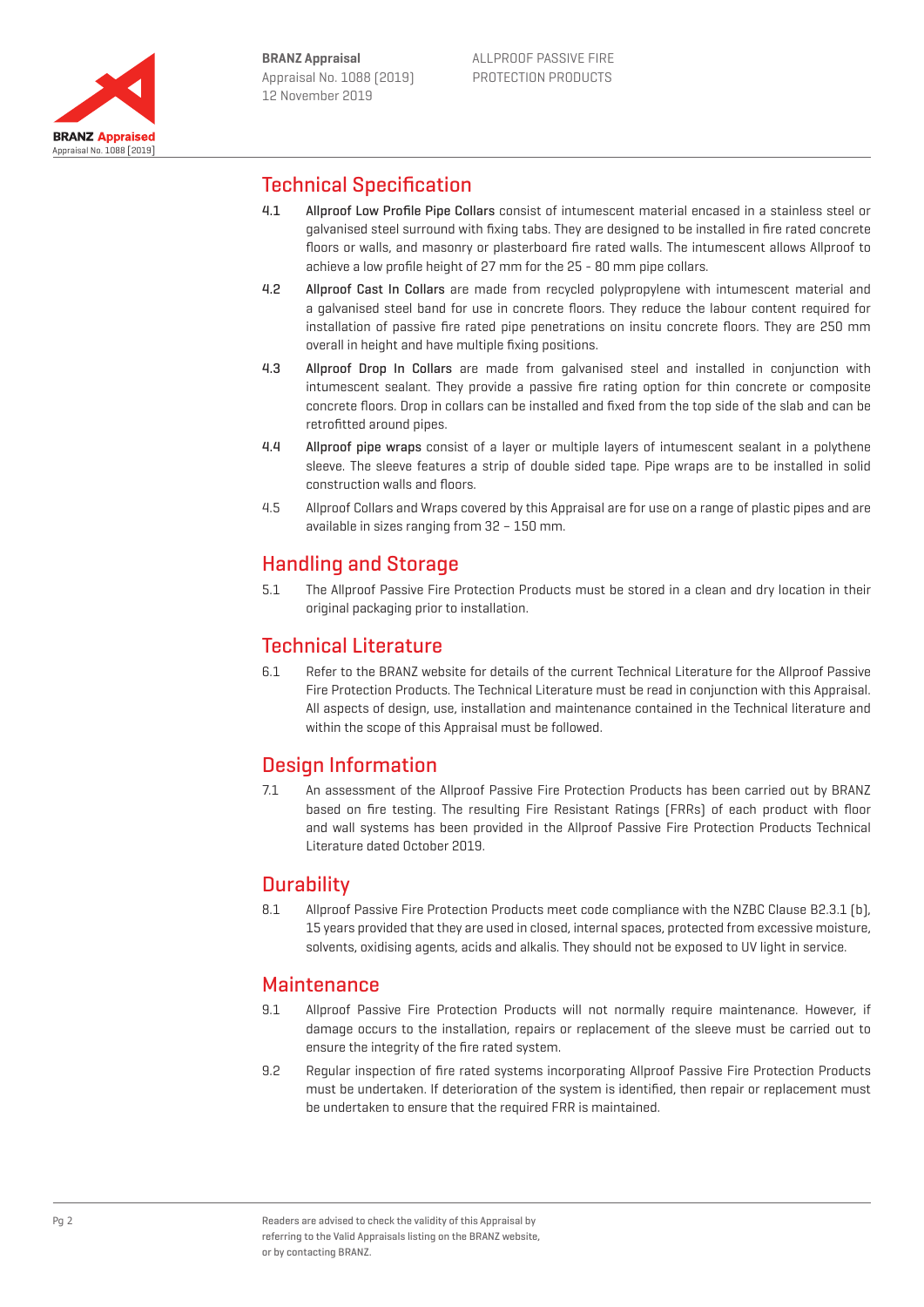

### Prevention of Fire Occurring

10.1 Separation or protection must be provided to Allproof Passive Fire Protection Products from heat sources such as fireplaces, heating appliances and chimneys. Part 7 of NZBC Acceptable Solution C/AS1 and C/AS2, and NZBC Verification Method C/VM1 provide methods for separation and protection of combustible materials from heat sources.

## Fire Affecting Areas Beyond the Fire Source

- 11.1 The Technical Literature gives the fire resistance ratings (FRRs) for the Allproof Passive Fire Protection Products that are able to be achieved to provide the FRR's as determined by NZBC Acceptable Solutions C/AS1, C/AS2 and NZBC Verification Method C/VM2.
- 11.2 Allproof Passive Fire Protection Products provide varying FFR's ranging from -/30/30 and -/240/240. Refer to Technical Literature for differing product specifications.

## Structural Stability

12.1 In order to satisfy the requirements of NZBC C6 Structural Stability, designers must ensure that fire rated elements are supported by building elements having at least the same FRR as the fire rated element they are supporting.

### Airbourne and Impact Sound

13.1 There is no noise attenuation information given for Allproof Passive Fire Protection Products, and this must be considered by designers.

### Installation

#### Installation Skill Level Requirement

14.1 Installation of Allproof Passive Fire Protection Products must be carried out by contractors experienced in the principles of fire rated construction.

#### **Low Profile Collar**

- ¬ Ensure substrate around pipe is flat and free from obstructions
- ¬ Open pipe collar and position around pipe
- ¬ Slide tab through slot in pipe collar and fold back 180°
- ¬ Secure pipe collar by using suitable fixings as per testing. Do not use fixings which rely on plastic or nylon components for grip.
- ¬ Install only from underside on floor penetrations. Install pipe collar on both sides for wall penetrations.
- ¬ Allproof recommends any thermal or acoustic lagging maintains a 50mm separation to the fire collar.

#### **Cast in Fire Collars**

- ¬ Fix to formwork in correct location.
- ¬ Pour concrete floor.
- ¬ Remove formwork ensuring galvanised steel ring is exposed.
- ¬ Cut plastic collar to desired height.
- Install pipework
- ¬ Seal gap between pipe and collar on top side of floor with intumescent sealant
- ¬ Allproof recommends any thermal or acoustic lagging maintains a 50 mm separation to the fire collar.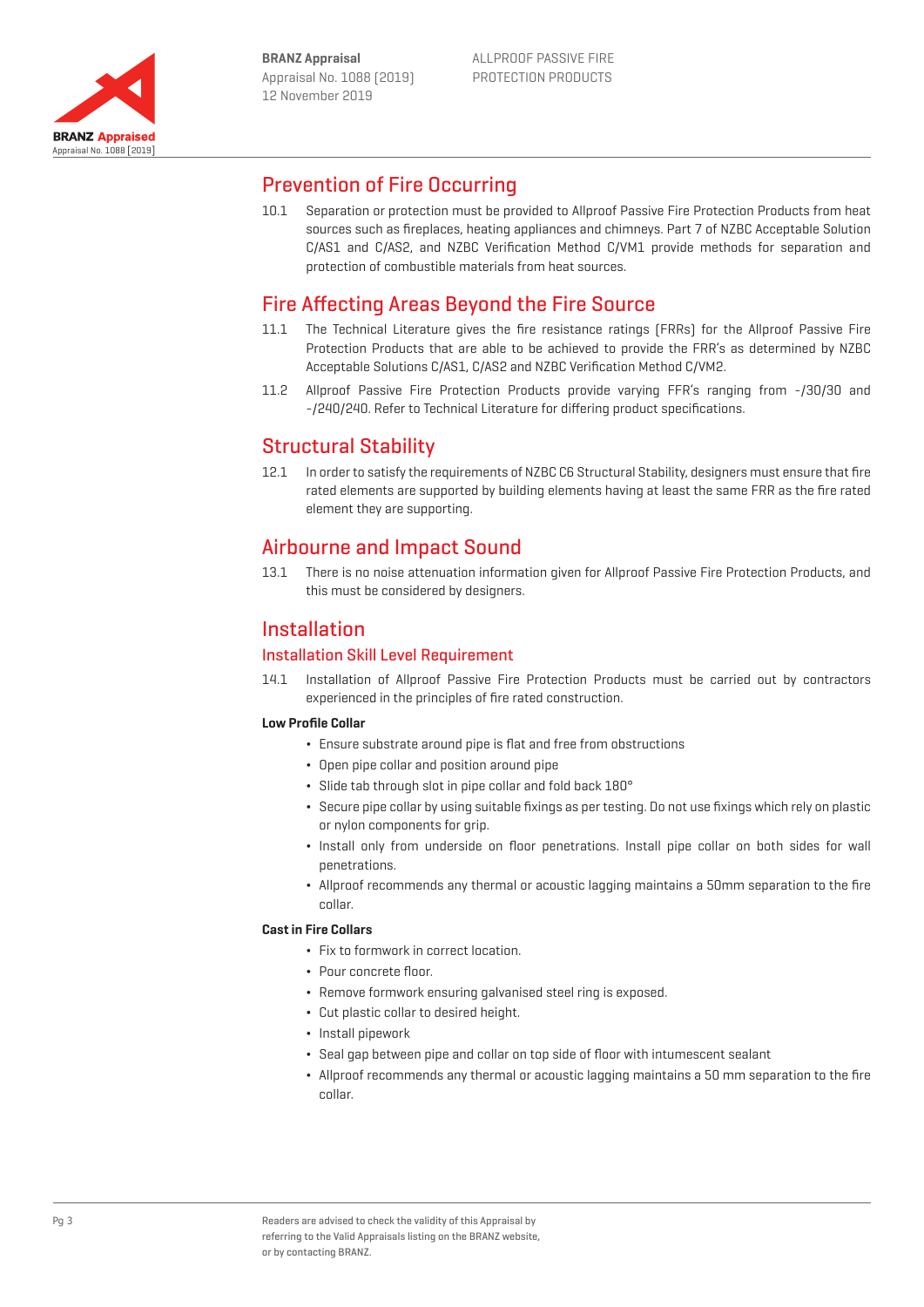



#### **Drop in Fire Collars**

- ¬ Core drill hole to specified diameter to suit pipe size.
- ¬ Install drop in fire collar fixing with two metal pin anchors. (Floor waste installs, require the tabs to be recessed into the slab.)
- ¬ Ensure collar on underside of slab is exposed no greater than 80 mm and recessed in slab no more than 5 mm.
- Insert pipework through collar.
- ¬ Seal gaps between concrete/collar and collar/pipe with a minimum 5 mm depth of Allproof MAS310 or Bostik Fireban One Intumescent sealant.
- ¬ Allproof recommends any thermal or acoustic lagging maintains a 50 mm separation to the fire collar.

#### **Pipe Wraps**

- ¬ Core drill hole to specified diameter to suit pipe size.
- ¬ Position fire wrap around circumference of pipe and remove backing from the self adhesive strip and join ends together.
- ¬ Slide wrap into position ensuring wrap is located entirely within depth of the wall or floor. For floor applications, the wrap should be flush with the underside of the floor. For wall applications, two wraps are required- one from under each side; each wrap should be flush with the outside wall.
- ¬ If there is space between the concrete and the outer side of the wrap and above the wrap, backfill the space with mortar.
- ¬ The polyethylene sleeve can be removed and intumescent strip taped in place if the core hole is very tight.

### Basis of Appraisal

The following is a summary of the technical investigations carried out.

#### **Tests**

15.1 Testing to determine to FRR of a range of wall and floor/ceiling systems and penetrations in accordance with AS1530.4 by BRANZ and other accredited fire test labratories have been carried out.

#### Investigations

- 15.2 Assessment of fire tests of the Allproof Passive Fire Protection Products were carried out.
- 15.3 An assessment was made on the durability of the Allproof Passive Fire Protection Products by BRANZ Technical Experts and found to be satisfactory.
- 15.4 Site visits were carried out by BRANZ to assess the practicability of the installation of the Allproof Passive Fire Protection Products., and to view completed installations.

#### **Quality**

- 15.5 The manufacture of the Allproof Passive Fire Protection Products has been examined by BRANZ, and details regarding the quality and composition of the materials used were obtained by BRANZ and found to be satisfactory.
- 15.2 The quality of the Allproof Passive Fire Protection Products supplied is the responsibility of Allproof Industries NZ Limited.
- 15.3 Designers are responsible for the design of buildings incorporating Allproof Passive Fire Protection Products and fire rated systems.
- 15.4 Building contractors are responsible for the quality of construction incorporating Allproof Passive Fire Protection Products.
- 15.5 Building Owners are responsible for the maintenance of Allproof Passive Fire products installation during their service life.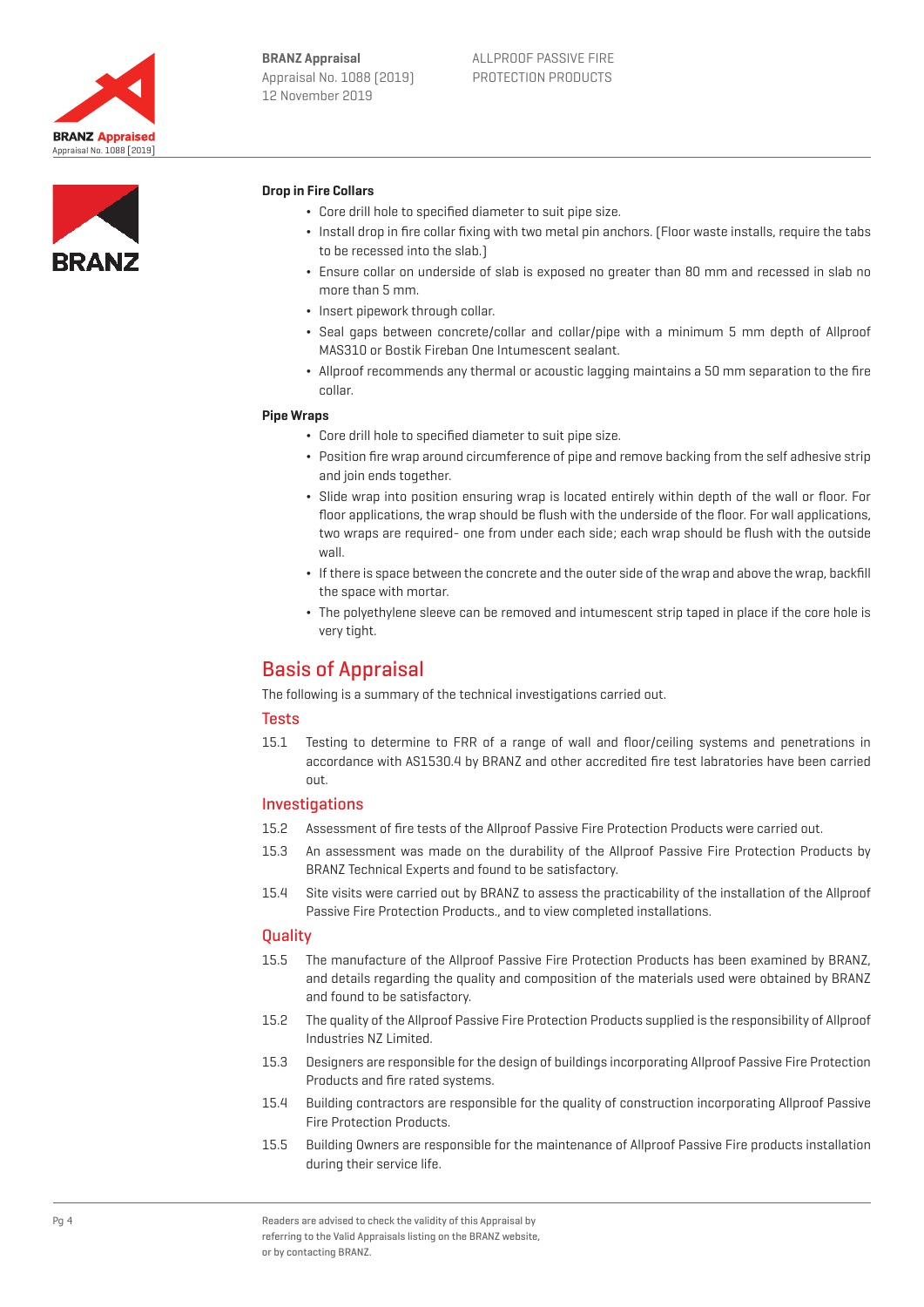**BRANZ Appraisal** Appraisal No. 1088 (2019) 12 November 2019





## Sources of Information

- ¬ AS1530 Part 4 Fire-Resistance tests of elements of building construction.
- ¬ Ministry of Business, Innovation and Employment Record of amendments Acceptable Solutions, Verification Methods and handbooks.
- ¬ Building Regulations 1992

### Amendments

### Amendment No 1, dated 07 October 2021

This Appraisal has been amended to update the NZBC References.